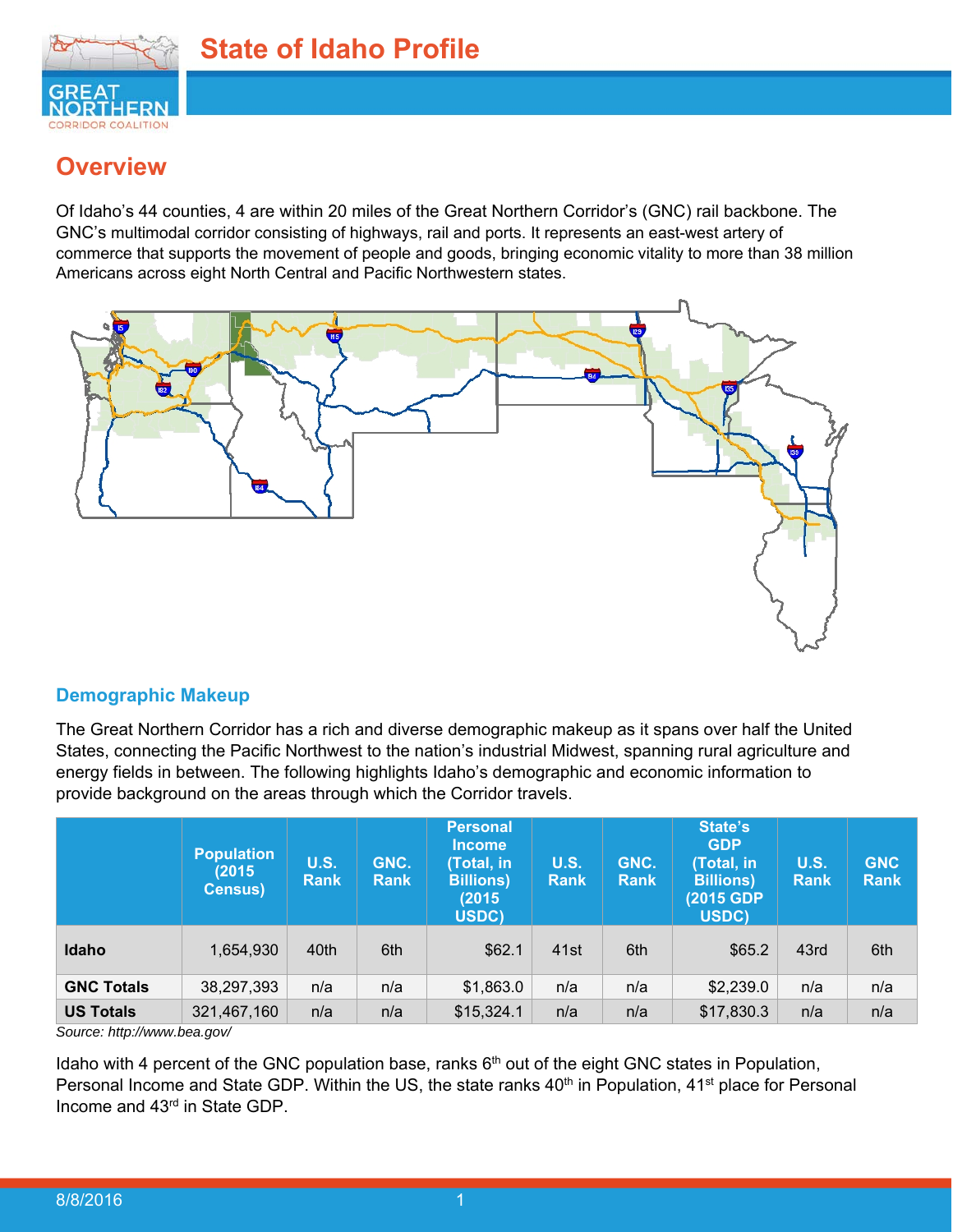

#### **Idaho Coalition Members**

Currently, Idaho stakeholders are represented by the Idaho Department of Transportation. It is anticipated that this membership will grow as the Coalition expands its membership to MPO's, RTPO's, and other interested stakeholders along the corridor.

#### **Canadian Relations with Idaho**

Canada is Idaho's largest trading partner, with exports in 2015 totaling \$977 million and imports totaling \$912 million.



In 2014, one of the top five GNC rail border crossings were in Idaho: Eastport, ID (#5). This crossing accounted for a total value of \$2.7 billion in import and export goods between Canada and Idaho.

#### **Top 5 GNC Rail Border Crossing Locations in 2014 (in \$ Millions)**

| <b>Rank</b> | <b>Rail Crossing</b>                             | <b>Export</b> | <b>Import</b> | <b>Total Value</b> | <b>Trade Balance</b> | % of Total<br><b>GNC Rail</b><br><b>Crossings</b> |
|-------------|--------------------------------------------------|---------------|---------------|--------------------|----------------------|---------------------------------------------------|
|             | International Falls, MN                          | \$3,573       | \$9,092       | \$12,665           | (\$5,519)            | 35%                                               |
| 2           | Portal, ND                                       | \$4,057       | \$4,857       | \$8,915            | (\$800)              | 25%                                               |
| 3           | Pembina, ND                                      | \$1,107       | \$4,012       | \$5,120            | (\$2,905)            | 14%                                               |
| 4           | Blaine, WA                                       | \$1,273       | \$2,716       | \$3,990            | (\$1,443)            | 11%                                               |
| 5           | <b>Eastport, ID</b>                              | \$246         | \$2,447       | \$2,693            | ( \$2, 201)          | 8%                                                |
|             | <b>Total GNC Rail</b><br><b>Border Crossings</b> | \$11,254      | \$24,477      | \$35,732           | (\$13,223)           | -/-                                               |

*Source: Bureau of Transportation Statistics, Border Crossing/Entry Data (2014). Values are in millions.*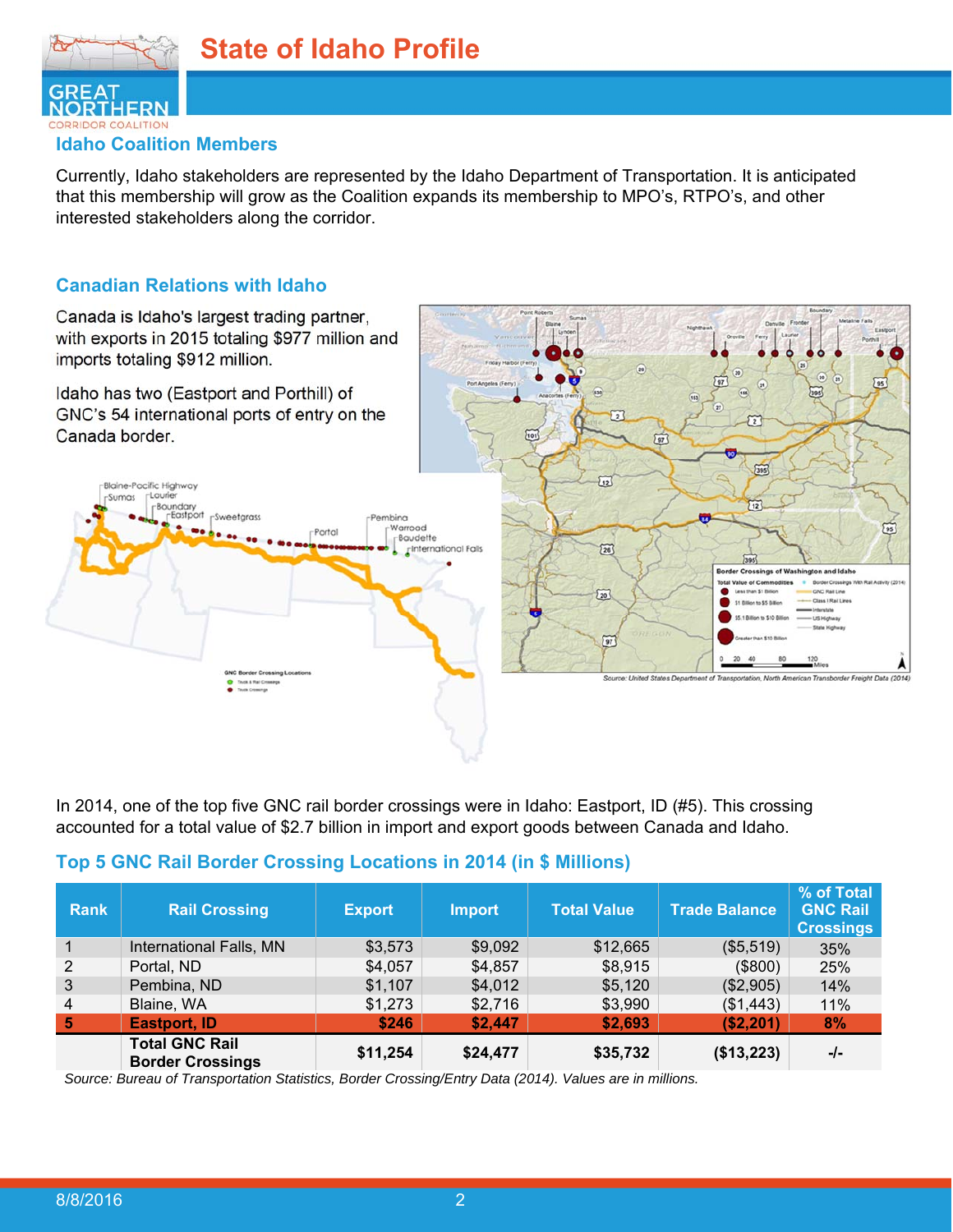

For 2014, Idaho roadway crossings totaled \$2.8 billion, 4 percent of the total GNC roadway crossings. Rail border crossings in Idaho were \$2.7 billion or 8 percent of the total GNC rail border crossings.

#### **2014 Value of Roadway and Rail Border Crossings**

| <b>Idaho</b>                         | <b>Total Roadway</b> | % of Total GNC<br><b>Roadway Value</b> | <b>Total Rail</b> | % of Total GNC<br><b>Rail Value</b> |
|--------------------------------------|----------------------|----------------------------------------|-------------------|-------------------------------------|
| <b>Total Value in</b><br>\$ Billions | \$2.8                | 4%                                     | \$2.7             | 8%                                  |
| <b>Import Tonnage</b><br>in Millions | 0.73                 | 5%                                     | 7.01              | 15%                                 |

*Source: Bureau of Transportation Statistics, Border Crossing/Entry Data (2014).* 

#### **2014 Volume of Roadway and Rail Border Crossings**



# 2014 Rail Border Crossings in Thousands



During 2014, there were 71.4 thousand Idaho trucks border crossings equivalent to 5% of the total GNC truck crossings. In that same year, there were 1.2 thousand Idaho rail border crossings, equaling 7 percent of the total GNC rail crossings.

#### **Domestic Cargo Movement (2014)**

*Of the 119 Million Tons of Idaho Products moving domestically in the United States, 84% is destined for GNC states, valuing \$42 Billion*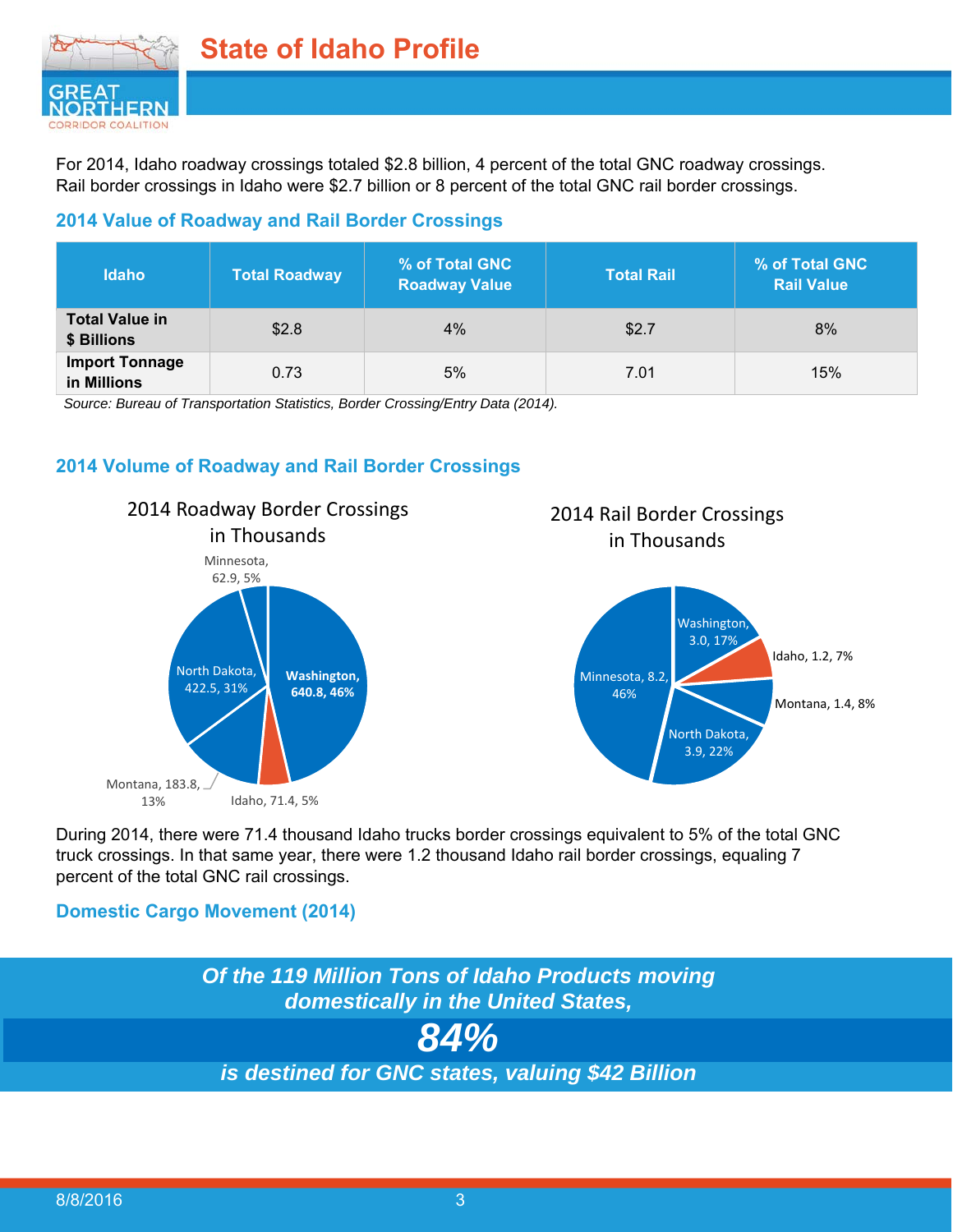

#### **Spokane Intermodal Truck Routes and Departure Destinations**



The Truck routes displayed above, demonstrate the significance contribution northern Idaho roadways and border crossings have to the mobility of freight through the Corridor.

# **Freight Projects Supported by the GNCC in 2016**

Idaho has received a preliminary award of a FASTLANE grant for an improvement project along I-90 in Kootenai County.The Idaho Transportation Department (ITD) and the Kootenai Metropolitan Planning Organization (KMPO), the Metropolitan Planning Organization for Kootenai County, jointly prepared the FASTLANE grant application for the U.S. 95 North Corridor Improvement Project in Kootenai County, Idaho between Interstate 90 and U.S 95 intersection with Idaho State Highway 53.

This project, a multi-jurisdictional project approved by both the ITD Board and KMPO Board, will address existing and long term access and operational challenges to an essential commerce corridor providing freight and goods access in Northern Idaho, from the Port of Lewiston (Inland Seaport), in Lewiston, ID north into portions of western British Columbia and Alberta, Canada.

#### **FASTLANE Award Summary**

| <b>Project Name</b>                                              | <b>Sponsor</b>                        | <b>Location</b>                                               | <b>Total</b><br><b>Project</b><br><b>Cost</b> | <b>FASTLANE</b><br><b>Request</b> | <b>TIGER FY16</b><br><b>Request</b> | <b>Web Link</b> |
|------------------------------------------------------------------|---------------------------------------|---------------------------------------------------------------|-----------------------------------------------|-----------------------------------|-------------------------------------|-----------------|
| U.S 95 North<br><b>Corridor Access</b><br>Improvement<br>Project | Idaho<br>Transportation<br>Department | Interstate<br>90 To<br>Idaho<br><b>State</b><br>Highway<br>53 | \$8.5M                                        | \$5.1                             | N/A                                 | <b>TBD</b>      |